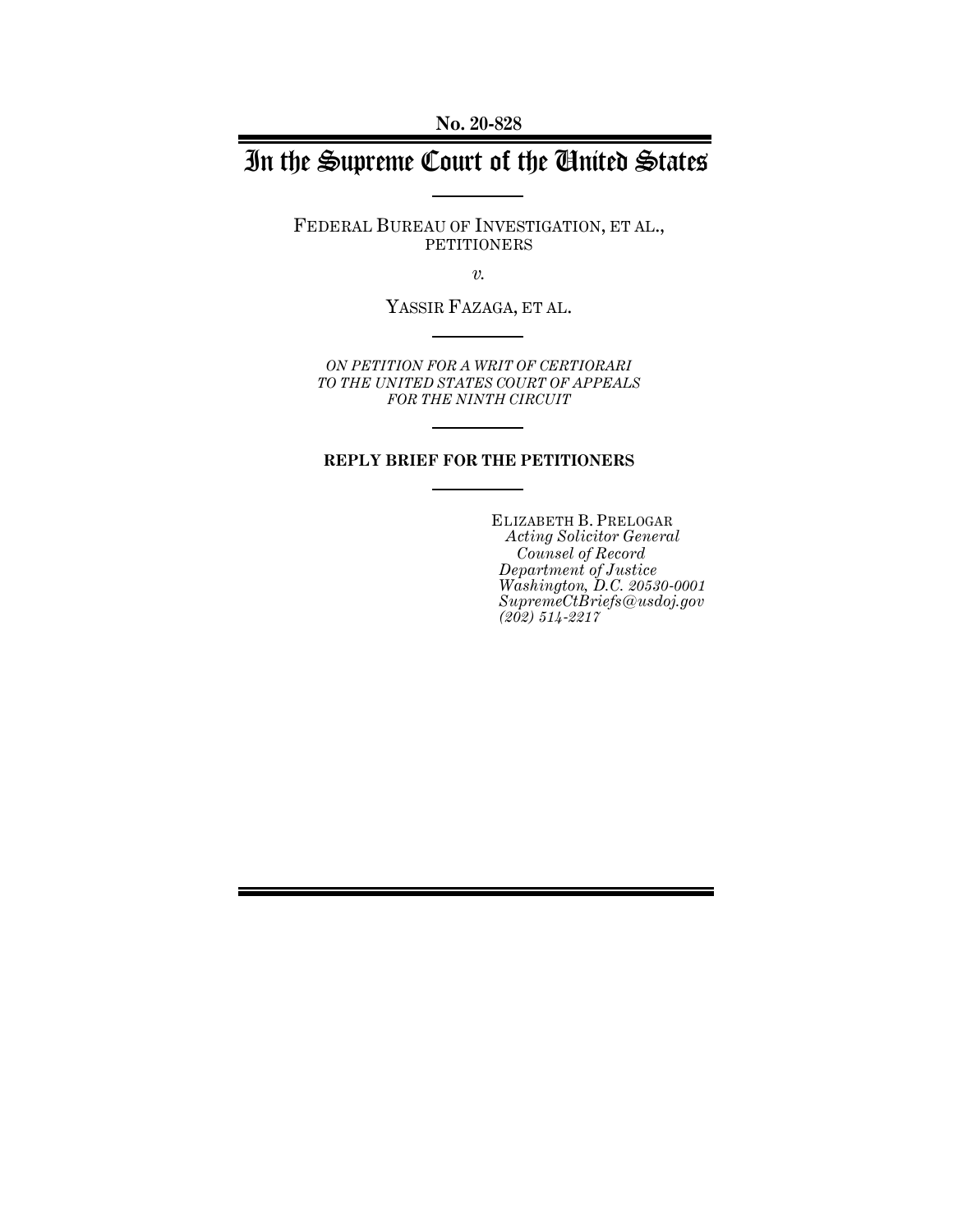## **TABLE OF CONTENTS**

Page

| B. The court of appeals' decision warrants immediate |  |
|------------------------------------------------------|--|
|                                                      |  |

## **TABLE OF AUTHORITIES**

#### Cases:

| (5th Cir. 1992), cert. denied, 507 U.S. 1029 (1993) 10 |
|--------------------------------------------------------|
|                                                        |
|                                                        |
|                                                        |
|                                                        |
|                                                        |
|                                                        |
|                                                        |
|                                                        |
| Molerio v. FBI, 749 F.2d 815 (D.C. Cir. 1984)  10      |
|                                                        |
|                                                        |
|                                                        |
|                                                        |
|                                                        |
|                                                        |
|                                                        |

## Statutes:

| Foreign Intelligence Surveillance Act of 1978, |  |
|------------------------------------------------|--|
|                                                |  |
|                                                |  |
|                                                |  |
|                                                |  |

## (I)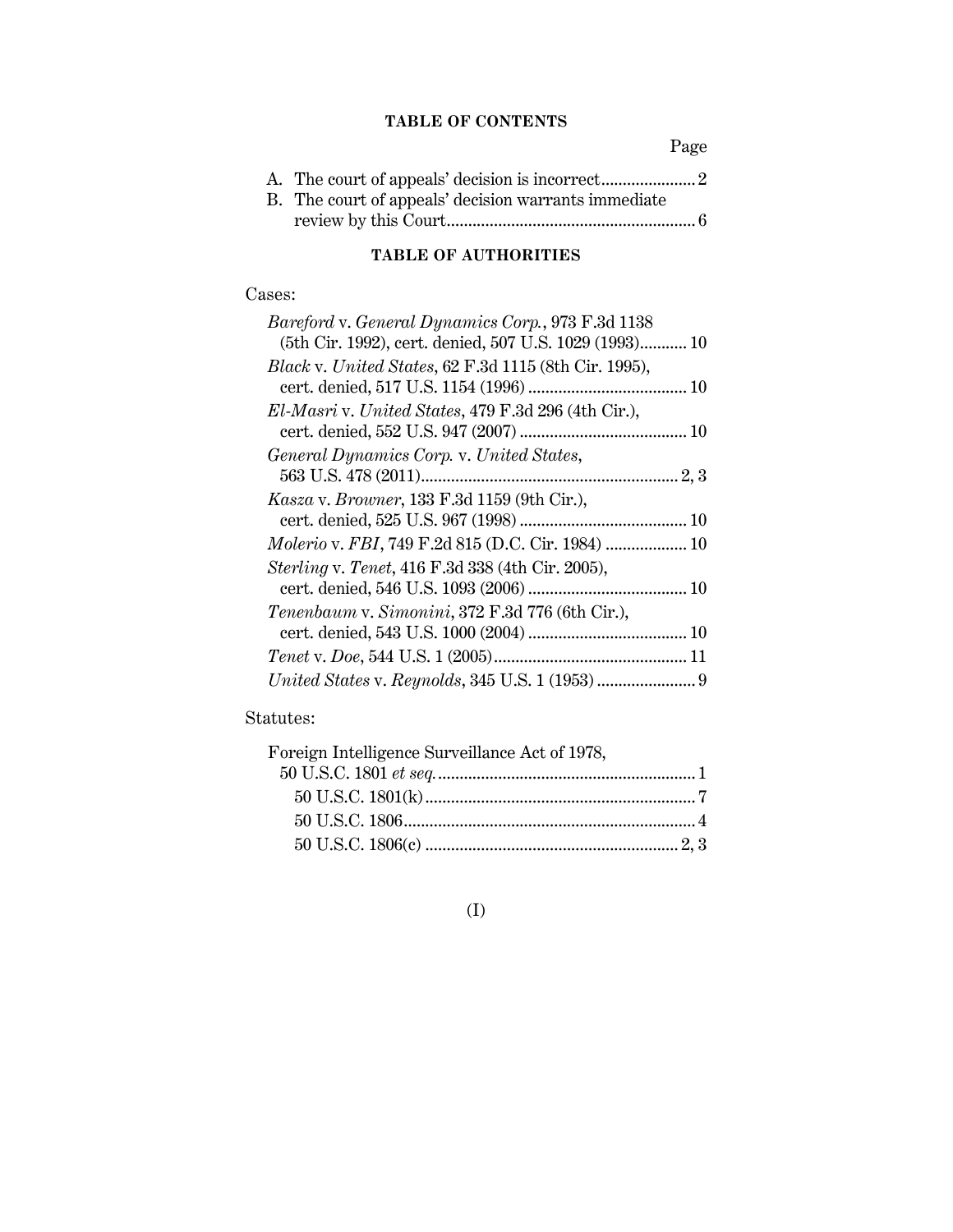| Statutes—Continued: | Page |
|---------------------|------|
|                     |      |
|                     |      |
|                     |      |
| Miscellaneous:      |      |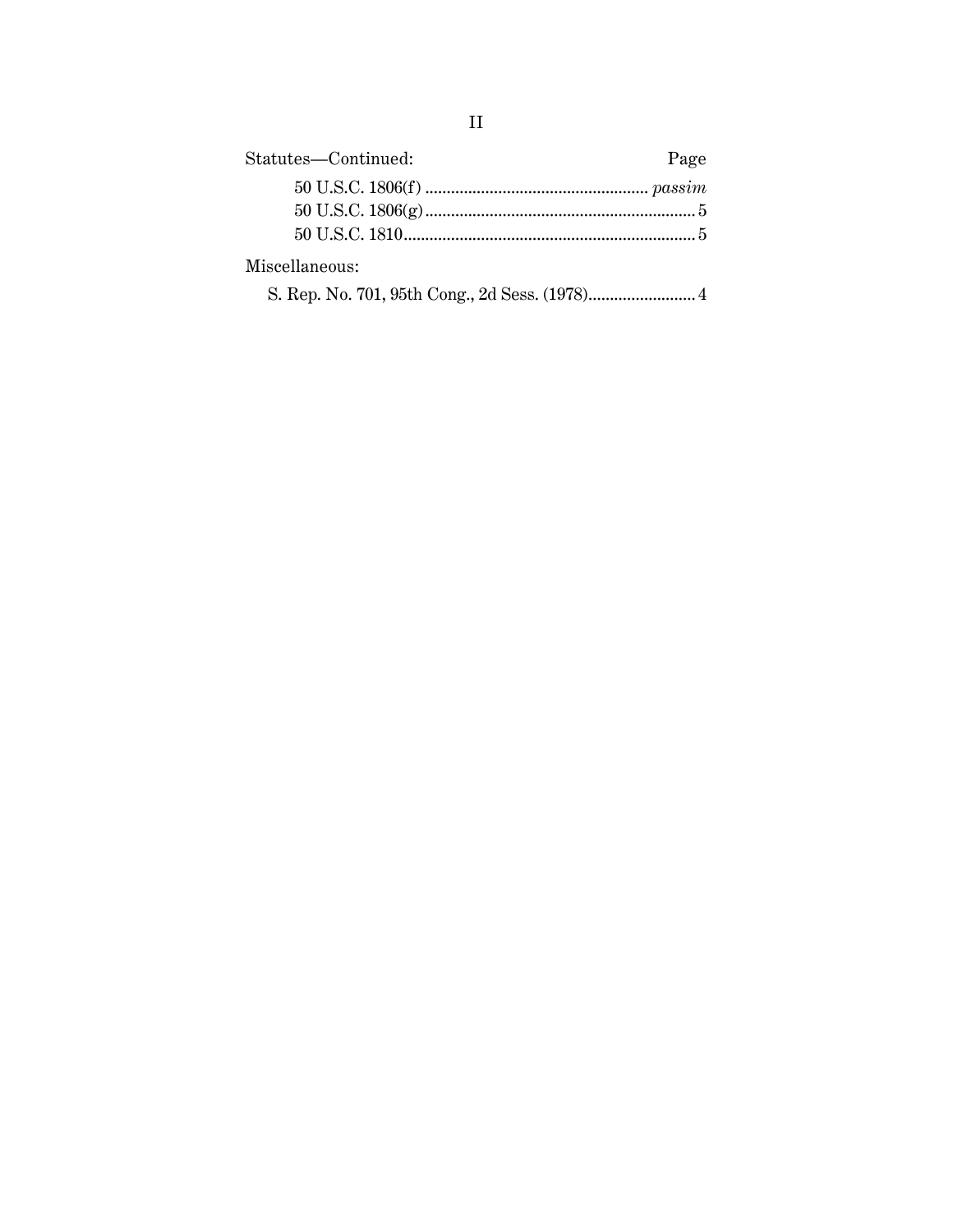## In the Supreme Court of the United States

No. 20-828

FEDERAL BUREAU OF INVESTIGATION, ET AL., PETITIONERS

*v.*

YASSIR FAZAGA, ET AL.

*ON PETITION FOR A WRIT OF CERTIORARI TO THE UNITED STATES COURT OF APPEALS FOR THE NINTH CIRCUIT* 

#### **REPLY BRIEF FOR THE PETITIONERS**

Section 1806(f) of the Foreign Intelligence Surveillance Act of 1978 (FISA), 50 U.S.C. 1801 *et seq.*, provides an *in camera*, *ex parte* procedure that the Attorney General may invoke in certain circumstances for determining the admissibility of FISA-obtained or FISAderived evidence that the government seeks to introduce in a court or other government proceeding. The decision below transforms that government-protective shield into a private sword that inventive litigants may seek to use to litigate the merits of any suit that relates in some manner to electronic surveillance. And the decision compounds that error by holding that whenever a private party successfully invokes that procedure, it displaces the federal government's authority and obligation to protect state secrets.

Although respondents attempt to defend the court of appeals' judgment, they distance themselves from its

(1)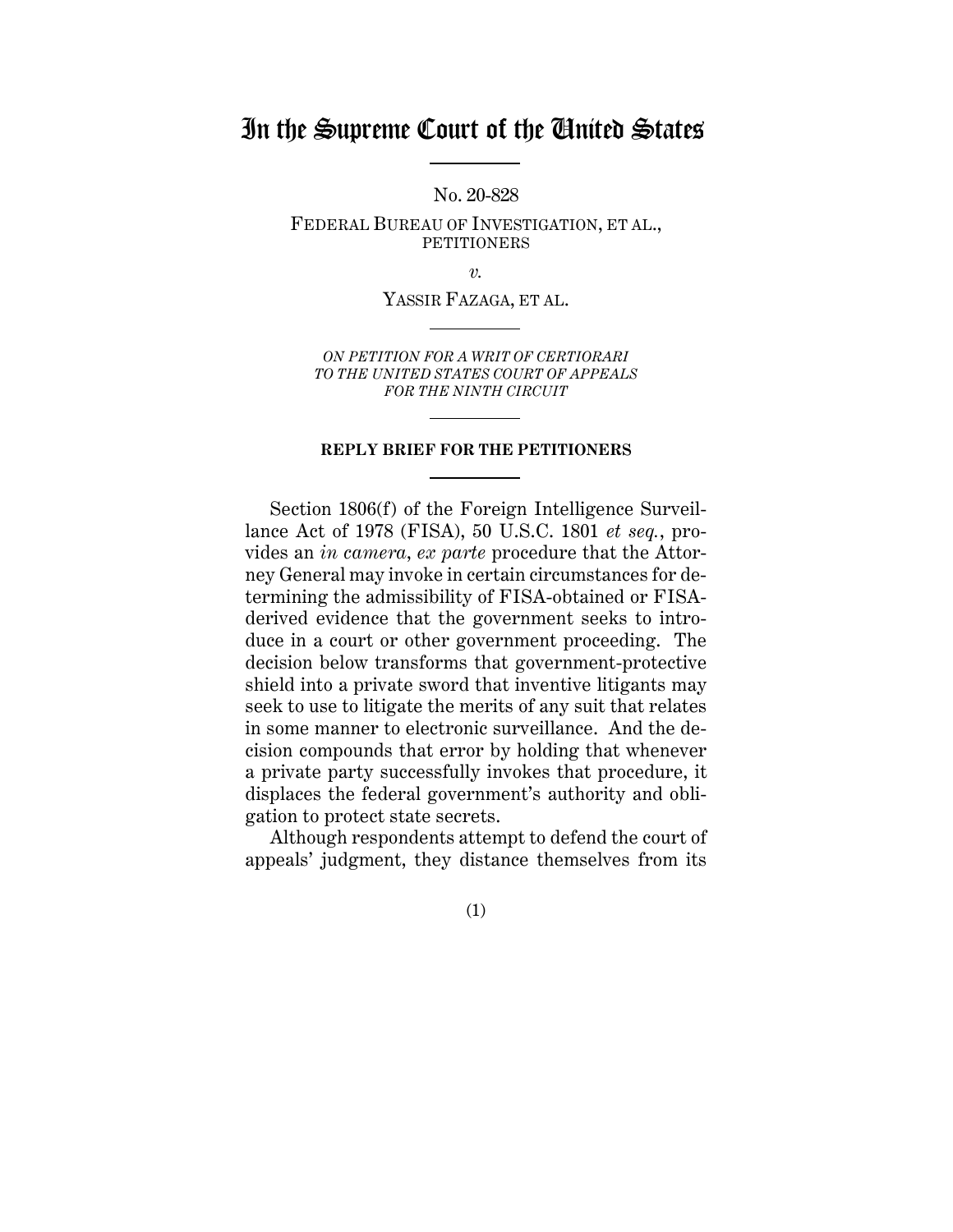reasoning. And while they attempt to downplay the significance of the decision for this case and others, they advance a view of the facts that is flatly inconsistent with the district court's undisturbed findings and a view of the law that would disregard decades of precedent on the government's authority to protect the Nation's most vital secrets. This Court's review is warranted now.

#### **A. The Court Of Appeals' Decision Is Incorrect**

The court of appeals erred in determining both that Section 1806(f) applies in the circumstances of this case and that the state-secrets privilege is displaced when Section 1806(f) applies. Pet. 16-29. Respondents' attempts to defend that decision are unpersuasive.

1. a. Contrary to the decision below, the Attorney General's formal invocation of the state-secrets privilege over certain information does not constitute notice that the government "intends to enter into evidence or otherwise use or disclose" that information "in" government proceedings "against an aggrieved person." 50 U.S.C. 1806(c). The government invokes the state-secrets privilege for the same reason any party invokes any evidentiary privilege—to *preclude* the use or disclosure of sensitive information in litigation. See *General Dynamics Corp.* v. *United States*, 563 U.S. 478, 485 (2011) ("The privileged information is excluded."). Indeed, it is precisely because the government has no intention of using or disclosing state secrets in this case that Section 1806(f)'s procedures for determining the admissibility of that information are irrelevant. See Pet. 18-19.

While respondents purport to defend the court of appeals' contrary conclusion, they do not actually endorse the court's upside-down suggestion that the government's assertion of privilege somehow provided notice of its "potential use" of that evidence at trial. Pet. App.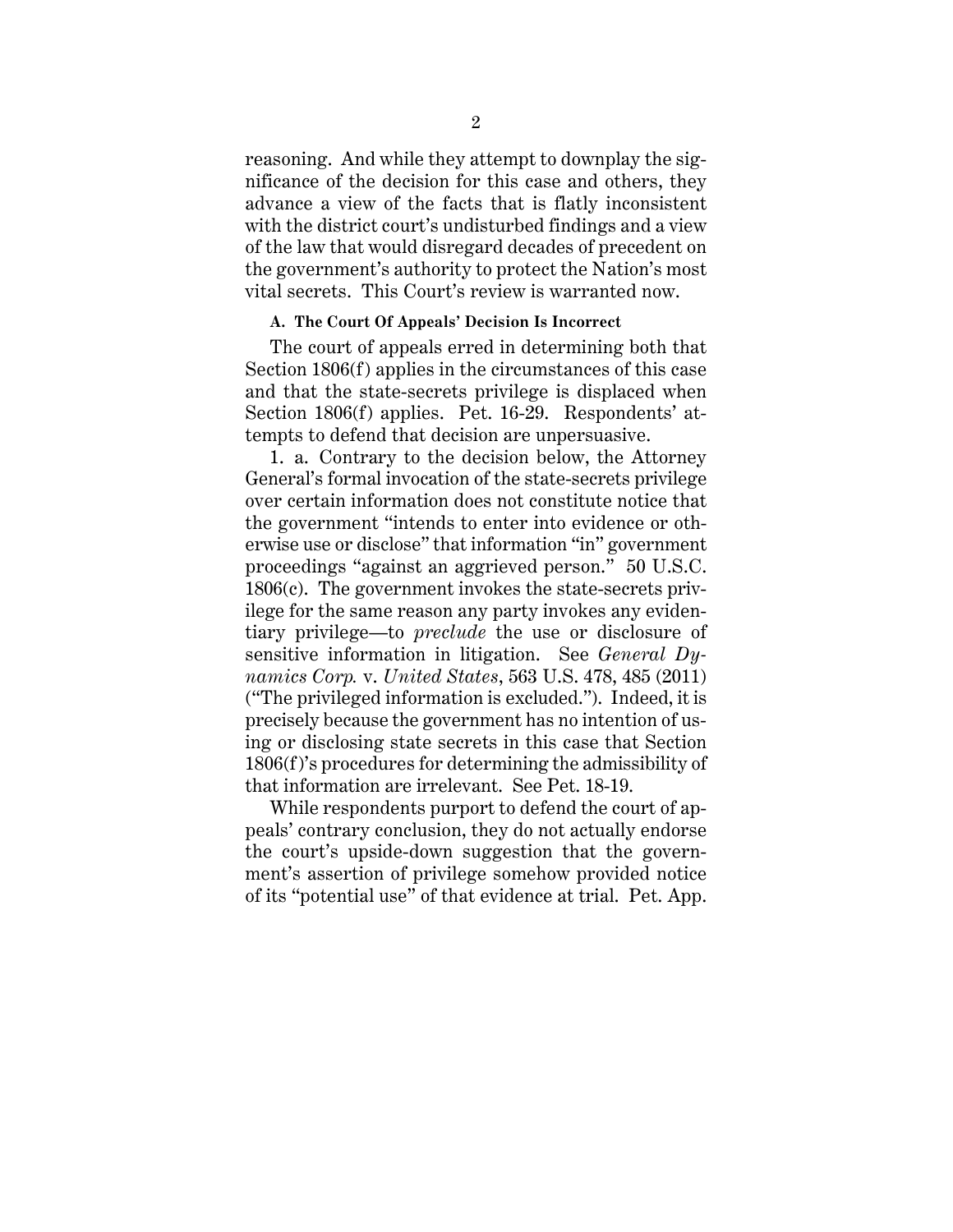58a. Respondents recognize (Br. in Opp. 26) that the government sought to "*exclude* evidence," not introduce it. Rather than resting their argument on the evidence's "potential use" at trial, Pet. App. 58a, respondents argue that by asserting the state-secrets privilege, the government was *presently* using the information to "win dismissal" of respondents' claims. Br. in Opp. 26 (emphasis omitted). But that argument is equally without merit.

Section 1806(c) speaks of the government's "intend[ed]" use, not current use, and requires the government to provide notice of such intention at a "reasonable time prior to an effort to so disclose or so use the information." 50 U.S.C. 1806(c). A motion to dismiss on statesecrets grounds cannot simultaneously serve as the government's advance notice of its intended future use of state secrets *and* its actual use of those secrets. In seeking to dismiss a claim on state-secrets grounds, moreover, the government does not "use" the excluded evidence "in" the proceeding, *ibid.*; it relies on the fact that any such use would undermine national security as a reason to bring the litigation to an end. $^1\,$  And a motion to dismiss on state-secrets grounds does not seek to "win dismissal" against respondents. Br. in Opp. 26 (emphasis omitted). It seeks judicial recognition that, because the claim cannot be litigated without posing an unacceptable risk to national security, "neither party can obtain judicial relief." *General Dynamics*, 563 U.S. at 486.

 $\overline{a}$ 

<sup>&</sup>lt;sup>1</sup> Contrary to respondents' contention (Br. in Opp. 27), Congress's use of the phrase "enter into evidence or *otherwise* use or disclose" merely reflects that not every proceeding "before any court, department, officer, agency, regulatory body, or other authority of the United States," to which Section 1806(c) applies, is governed by formal rules of evidence. 50 U.S.C. 1806(c) (emphasis added).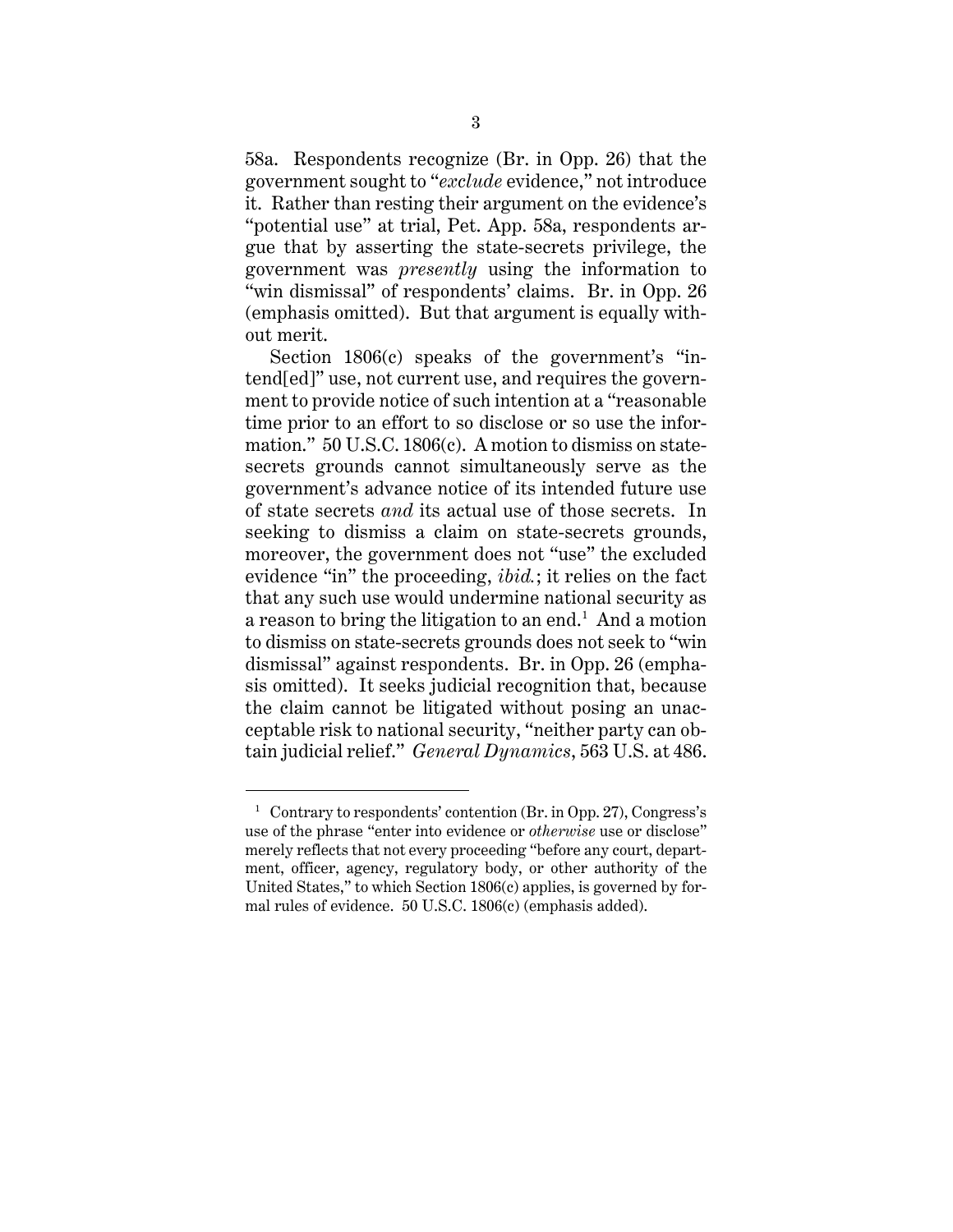b. The court of appeals also erred in determining that respondents' prayer for relief seeking an order requiring the government to "destroy or return," Pet. App. 58a, any unlawfully obtained information amounted to a "motion or request \* \* \* by an aggrieved person \* \* \* to discover, obtain, or suppress" FISA-obtained or FISA-derived information within the meaning of Section 1806(f), 50 U.S.C. 1806(f). As evidenced by the rest of Section 1806, as well as its context and history, that ground for invoking Section 1806(f) serves only as a backstop to prevent private litigants from evading Section 1806(f)'s government-protective procedures through some "new statute, rule or judicial construction," unforeseen by Congress. S. Rep. No. 701, 95th Cong., 2d Sess. 63 (1978). It does not transform those procedures into a means of resolving the merits of a case. See Pet. 19-22.

Once again, although respondents purport to defend the court of appeals' contrary holding, they do not embrace its rationale. While the court held that respondents' complaint itself triggered Section 1806(f)'s procedures, respondents now posit (Br. in Opp. 28) that a *future* "motion for permanent injunctive relief" they may file "if they prevail[]" would qualify as a "motion \* \* \* to discover, obtain, or suppress" FISA-obtained or FISA-derived evidence under Section 1806(f). Even if that were a plausible reading of Section 1806, however, it would at most trigger Section 1806(f)'s *in camera* and *ex parte* procedures to resolve that future motion. It could not justify the district court's use of those procedures to determine *whether* respondents prevail—*i.e.*, to resolve the merits of their claims.

Section 1806(f)'s requirement that a district court determine "whether the surveillance of the aggrieved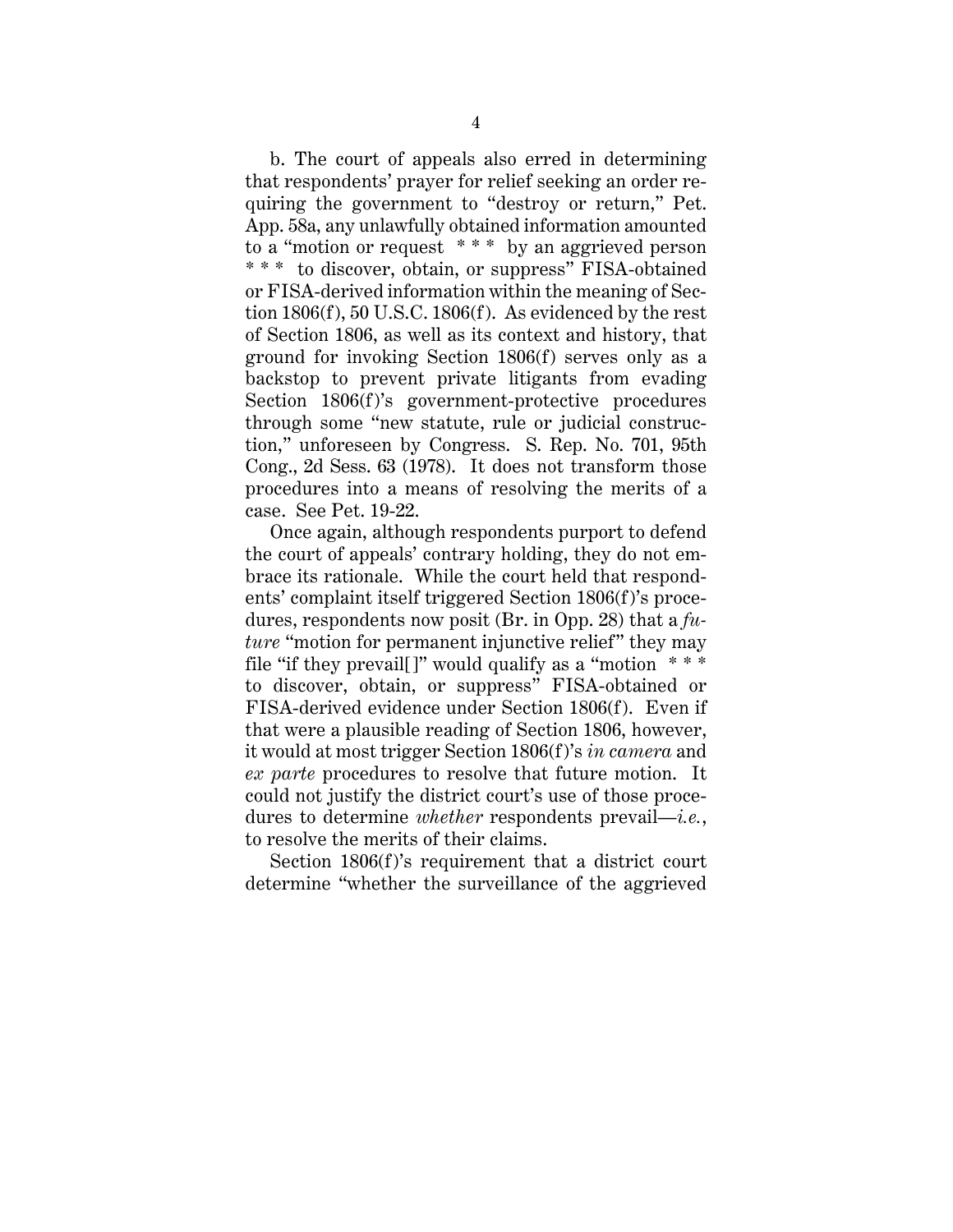person was lawfully authorized and conducted" does not suggest that its procedures are designed to resolve the merits of a claim. Cf. Br. in Opp. 29. While those issues may be relevant to more than admissibility, Section 1806(f) provides a mechanism for resolving them only in specific circumstances, not whenever they may arise. And the only relief it authorizes, if the surveillance is found to be unlawfully authorized or conducted, is to "suppress the evidence  $***$  or otherwise grant [a] motion" to "discover [or] obtain" it, not to issue final judgment. 50 U.S.C. 1806(f) and (g).

Respondents repeat (Br. in Opp. 29) the court of appeals' suggestion that the existence of Section 1810's private cause of action for damages for criminal violations of FISA means that Section 1806(f) must be available to resolve the merits of such suits. But they offer no more explanation than the court of how a suit for "compensatory and punitive damages" (*ibid.*) could conceivably be described as a "motion or request \* \* \* to discover or obtain applications or orders or other materials relating to electronic surveillance or to discover, obtain, or suppress evidence or information obtained or derived from electronic surveillance under this chapter," 50 U.S.C. 1806(f). Whether Section 1806(f)'s procedures may be invoked in a Section 1810 suit just as they can be in any other suit, where the predicates of Section 1806(f) are met, says nothing about whether they could be used to resolve the merits of such a suit. For all the reasons explained here and in the petition, they could not.

2. The court of appeals compounded its error by holding that, whenever Section 1806(f)'s procedures apply, they displace the government's ability to invoke the state-secrets privilege to remove any sensitive national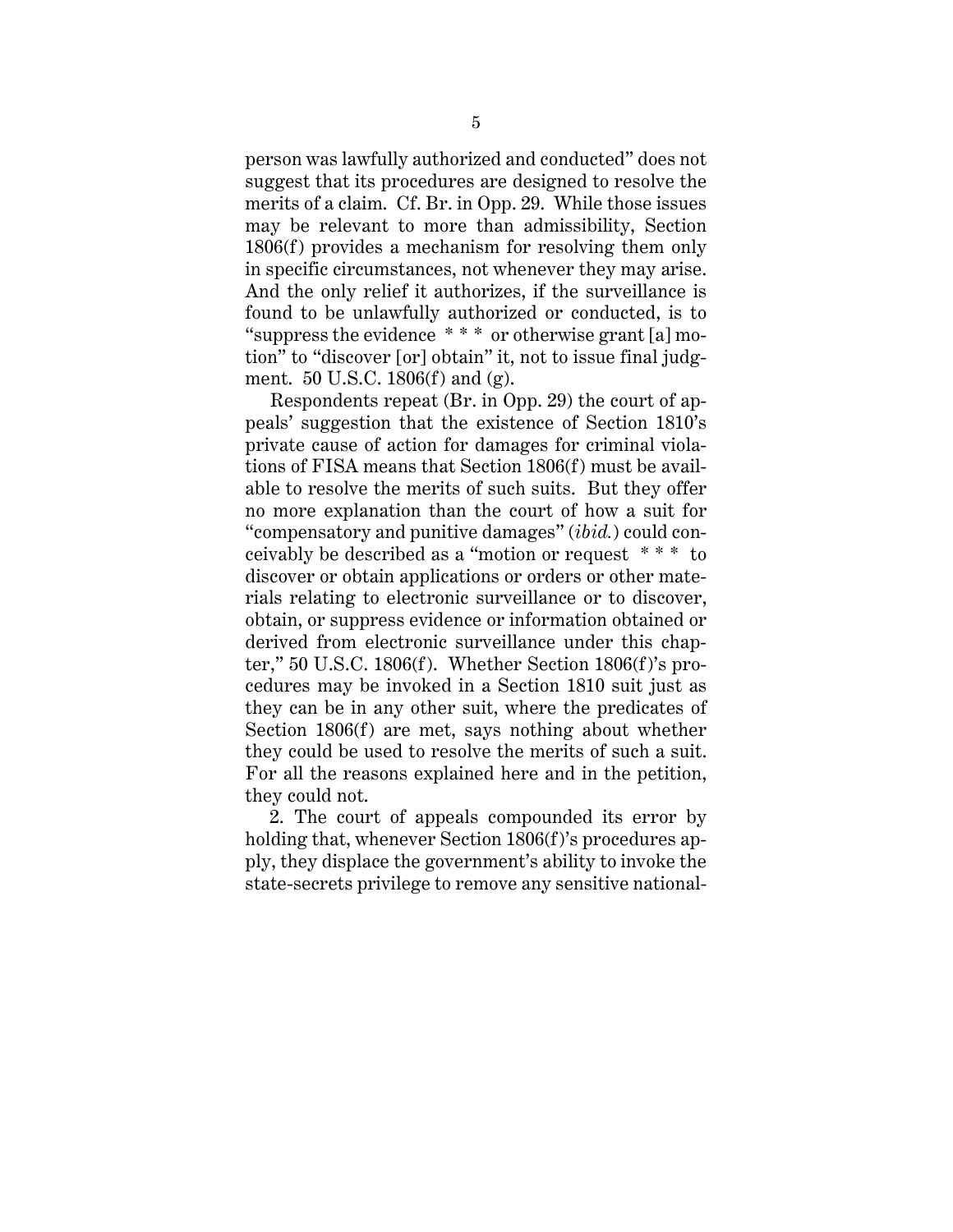security information from the case. The state-secrets privilege is a longstanding privilege, firmly rooted in the Constitution and the common law. Similar *in camera* procedures pre-dated FISA's enactment. There is nothing in Congress's codification of those procedures in this context that suggests an intent to displace the privilege—much less with the clarity that this Court would ordinarily require for such a fundamental shift in the "balance of powers among Congress, the Executive, and the Judiciary," Pet. App. 110a (Bumatay, J., dissenting from denial of rehearing en banc). Pet. 22-29.

Like the court of appeals, respondents fail to identify anything in the text or legislative history of FISA that shows an intent to prevent the government from protecting national security by asserting the state-secrets privilege. They focus (Br. in Opp. 31) on Congress's use of the phrase "notwithstanding any other law" in Section 1806(f). But that phrase speaks only to the nature of any Section 1806(f) proceeding—it must be *in camera* and *ex parte*, "notwithstanding any other law" requiring an adversarial hearing. See Pet. 25. The phrase does not mean that a Section 1806(f) proceeding is required notwithstanding the government's state-secrets-based objection. After all, a district court is authorized to proceed *in camera* under Section 1806(f) only if the *Attorney General* invokes those procedures to *protect* national security. Like the rest of Section 1806(f), it is designed to preserve the Executive Branch's ability to safeguard national security, not hobble it.

#### **B. The Court Of Appeals' Decision Warrants Immediate Review By This Court**

The court of appeals' decision undermines the Executive's ability to protect sensitive national-security information and keep its promises to foreign allies. Pet.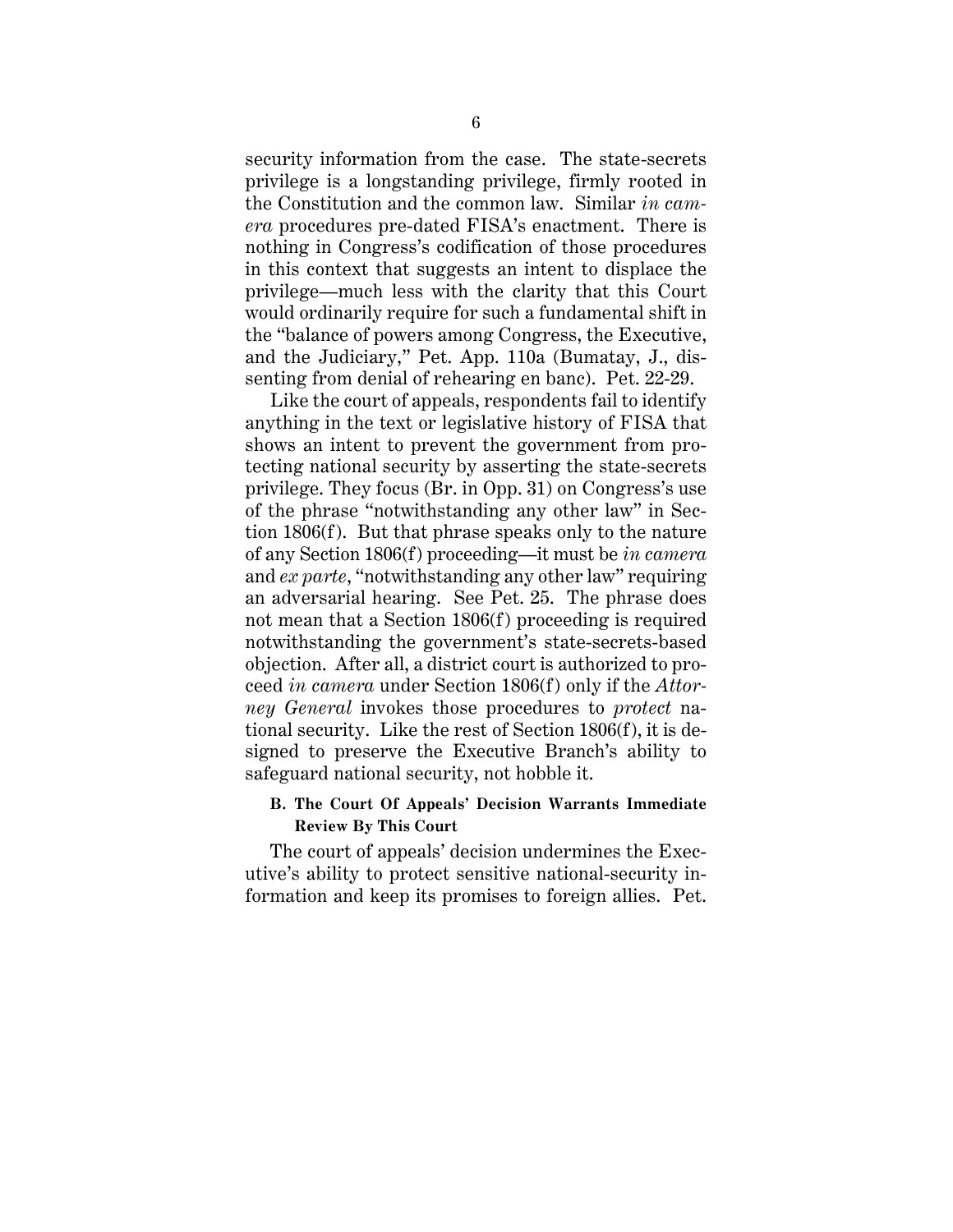30-33. As explained by the ten judges dissenting from the denial of rehearing en banc, the decision disrupts the careful balance this Court's cases have established between transparency and security, "in favor of inventive litigants and overzealous courts." Pet. App. 110a-111a (Bumatay, J., dissenting from denial of rehearing en banc). And it threatens to deprive the government of an essential means of safeguarding this Nation's most sensitive information.

1. Respondents err in contending that unresolved questions justify postponing this Court's review.

As respondents observe (Br. in Opp. 16-17), the government has argued in some lower courts that, even under the erroneous decision below, litigants may not invoke Section 1806(f)'s procedures without first establishing they are "aggrieved person[s]" within the meaning of FISA. See 50 U.S.C. 1806(f) (referring to, *e.g.*, when a "motion or request is made by an aggrieved person" to "discover, obtain, or suppress evidence"); 50 U.S.C. 1801(k) (defining "aggrieved person"). But the plaintiffs in those still-pending cases have argued that any such requirement is inconsistent with the decision below. See Appellant's Opening Br. 49-50, *Wikimedia Found.* v. *National Sec. Agency*, No. 20-1191 (4th Cir.); Appellants' Opening Br. 22, *Jewel* v. *National Sec. Agency*, No. 19-16066 (9th Cir.). Respondents have similarly argued that they have already made "any" showing that "FISA requires" to invoke Section 1806(f). Br. in Opp. App. 10a.

Contrary to respondents' assertion (Br. in Opp. 17- 18), there is no open question about the scope of the government's privilege claim. The scope of that claim was set out in the Attorney General's formal invocation of the privilege in 2011. See Holder Declaration, D. Ct.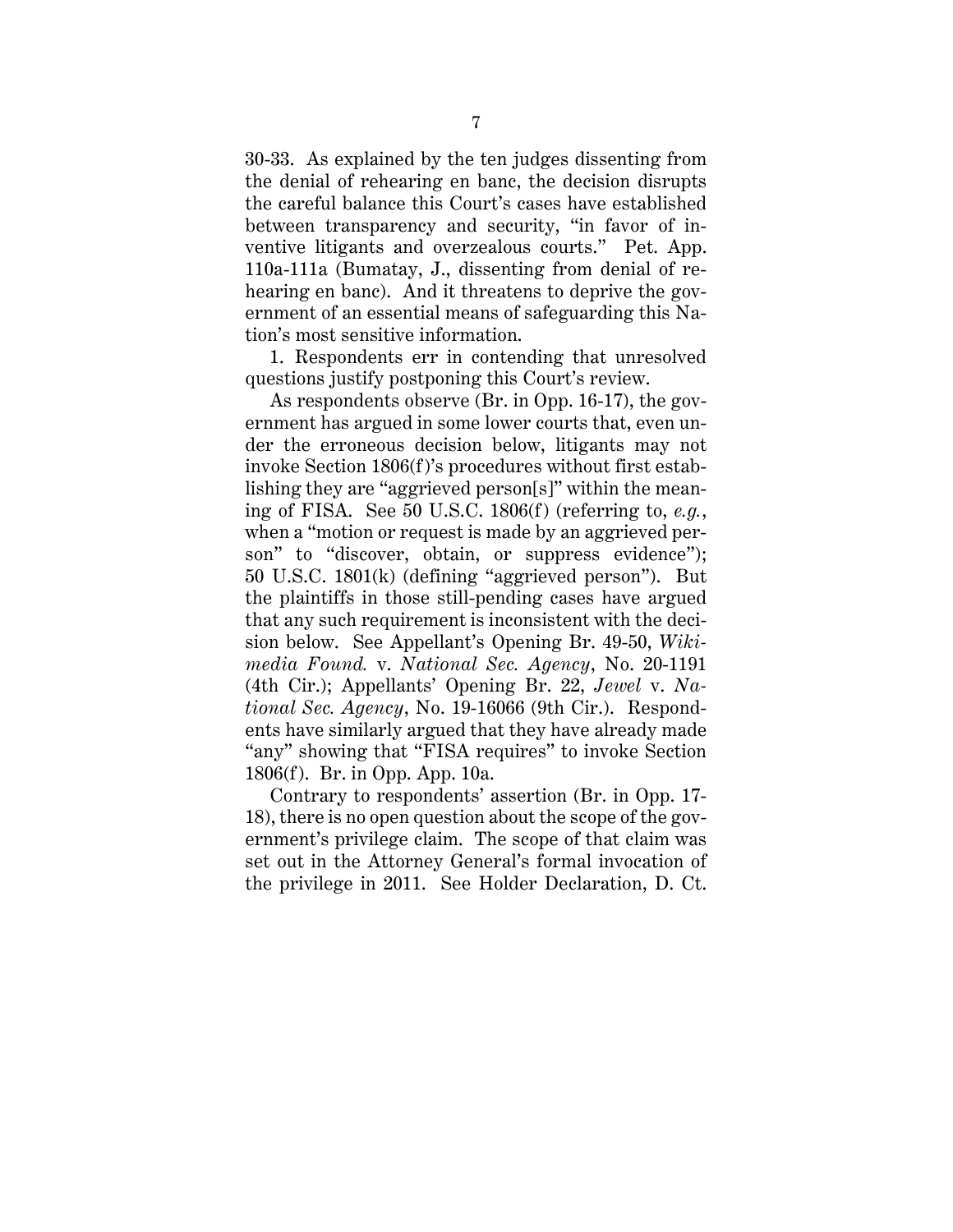Doc. 32-3 (Aug. 1, 2011). The government has not since changed or suggested it intends to change the scope of that claim. What respondents cite as evidence of uncertainty about the scope of the claim actually reflects the government's cautious approach to state-secrets dismissals, see Mot. to Dismiss 4 ("At least at this stage of the proceedings, the Government believes that sufficient non-privileged evidence may be available to litigate [the search] claims should they otherwise survive the defendants' motions to dismiss on non-privilege grounds."), and uncertainty about the effect of the Ninth Circuit's displacement holding on the ability to proceed exclusively on the basis of non-privileged evidence, while keeping privileged evidence entirely out of the case, see Br. in Opp. App. 31a-32a.

In any event, respondents do not (and could not) argue that any questions about the scope of the government's privilege claim or respondents' "aggrieved person" status would pose any obstacle to the Court's resolution of the question presented. The precise scope of the privilege claim has no bearing on the purely legal questions resolved below, and the "aggrieved person" question is neither jurisdictional nor presented. Moreover, even if the government were able to prevail on aggrieved-person grounds on remand here and in each of the pending cases, avoiding invocation of Section 1806(f) procedures, the decision below would continue to pose a substantial obstacle to the Executive Branch's ability to protect state secrets in future cases if plaintiffs can make the necessary showing. For that reason, the fact that the government might prevail on alternative grounds on remand, and thus deprive this Court of a vehicle to resolve the important question presented, is a reason to grant review, not to delay it.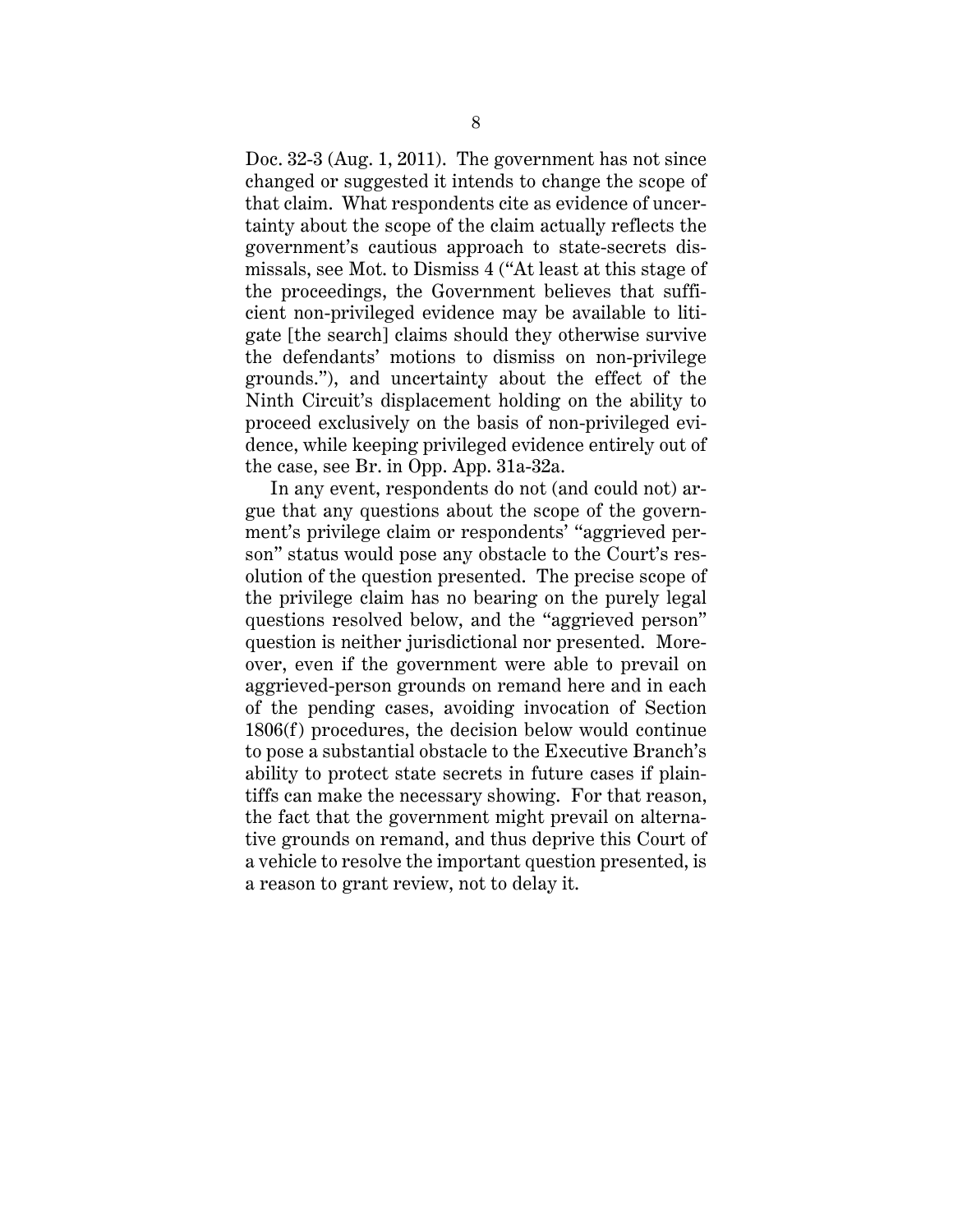2. Respondents' attempts to minimize the importance of the decision below are also unavailing.

Respondents insist (Br. in Opp. 17) that the decision displaces only the state-secrets "dismissal remedy," not the core of the privilege. But the decision itself makes clear that, if the case proceeds to judgment under Section 1806(f), the district court is to decide the merits of this case on the basis of the government's privileged evidence. See Pet. App. 92a-93a (instructing the district court to "review any 'materials relating to the surveillance as may be necessary,' *including the evidence over which the Attorney General asserted the state secrets privilege*, to determine whether the electronic surveillance was lawfully authorized and conducted") (emphasis added; citation omitted). Preventing courts from relying on privileged evidence to decide the merits of a suit is the core of any evidentiary privilege. The panel's decision displaces the privilege. That remains true even if the district court is able to determine, on the basis of privileged evidence, that the government prevails. Cf. Br. in Opp. 17. Indeed, that process and result itself could risk further disclosure of the privileged information. See Pet. 32-33.

Respondents reiterate (Br. in Opp. 17) the concurrence's view that, if the district court were to determine that the government's privileged evidence must be disclosed to respondents themselves "to make an accurate determination of the legality of the surveillance," 50 U.S.C. 1806(f), then the government could re-assert the state-secrets privilege at that time. But respondents provide no more basis in the text of the statute for this gerrymandered partial-displacement theory, nor any better justification. Cf. *United States* v. *Reynolds*, 345 U.S. 1, 10 (1953) (courts "should not jeopardize the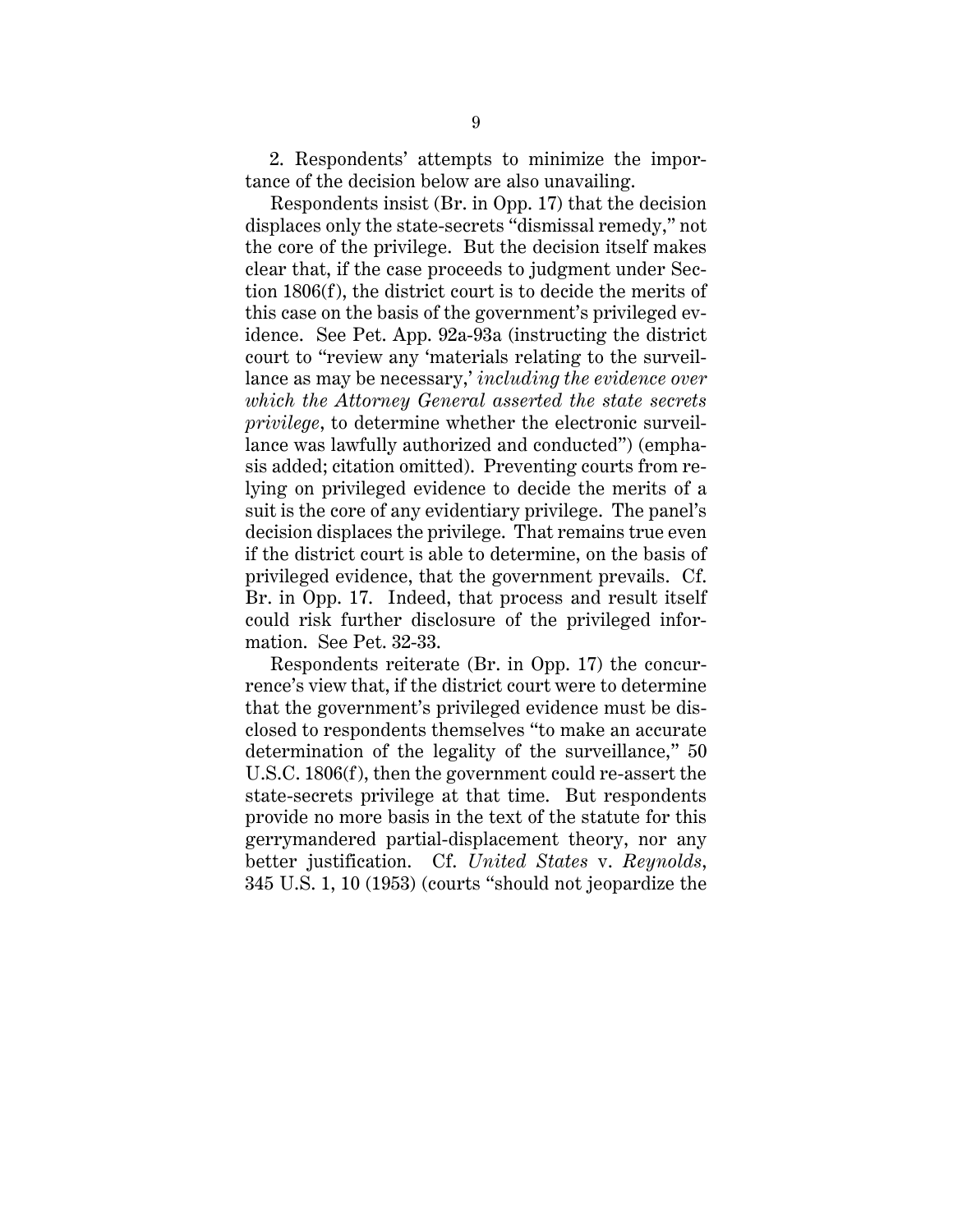security which the privilege is meant to protect by insisting upon an examination of the evidence, even by the judge alone, in chambers").

Respondents' contention (Br. in Opp. 19-21) that the decision below does not conflict with any decision of this Court or another court of appeals provides no basis for denying review. It is enough to note here that respondents' view that state-secrets dismissals are appropriate only in "Government-contracting disputes" in which "'the very subject matter of the action . . . [i]s a matter of state secret,'" *id.* at 20 (citation omitted; brackets in original), would effect a sea change in the statesecrets jurisprudence that has developed over the past several decades. 2 And the need for this Court's review is based not on a circuit conflict, but the threat to national security created by the decision below. That is not the sort of issue on which the Court should await further percolation.

Finally, respondents' assertion (Br. in Opp. 18) that privileged information may not be necessary to litigate this case cannot be credited. It is flatly inconsistent with the district court's finding (undisturbed by the

 $\overline{a}$ 

<sup>2</sup> See, *e.g.*, *El-Masri* v. *United States*, 479 F.3d 296 (4th Cir.) (constitutional claims), cert. denied, 552 U.S. 947 (2007); *Sterling* v. *Tenet*, 416 F.3d 338 (4th Cir. 2005) (Title VII claims), cert. denied, 546 U.S. 1093 (2006); *Tenenbaum* v. *Simonini*, 372 F.3d 776, 777 (6th Cir.) (constitutional claims), cert. denied, 543 U.S. 1000 (2004); *Kasza* v. *Browner*, 133 F.3d 1159, 1166 (9th Cir.) (Resource Conservation and Recovery Act claims), cert. denied, 525 U.S. 967 (1998); *Black* v. *United States*, 62 F.3d 1115, 1119 (8th Cir. 1995) (FTCA and *Bivens* claims), cert. denied, 517 U.S. 1154 (1996); *Bareford* v. *General Dynamics Corp.*, 973 F.2d 1138, 1140-1141 (5th Cir. 1992) (tort claims), cert. denied, 507 U.S. 1029 (1993); *Molerio* v. *FBI*, 749 F.2d 815, 825 (D.C. Cir. 1984) (constitutional claim).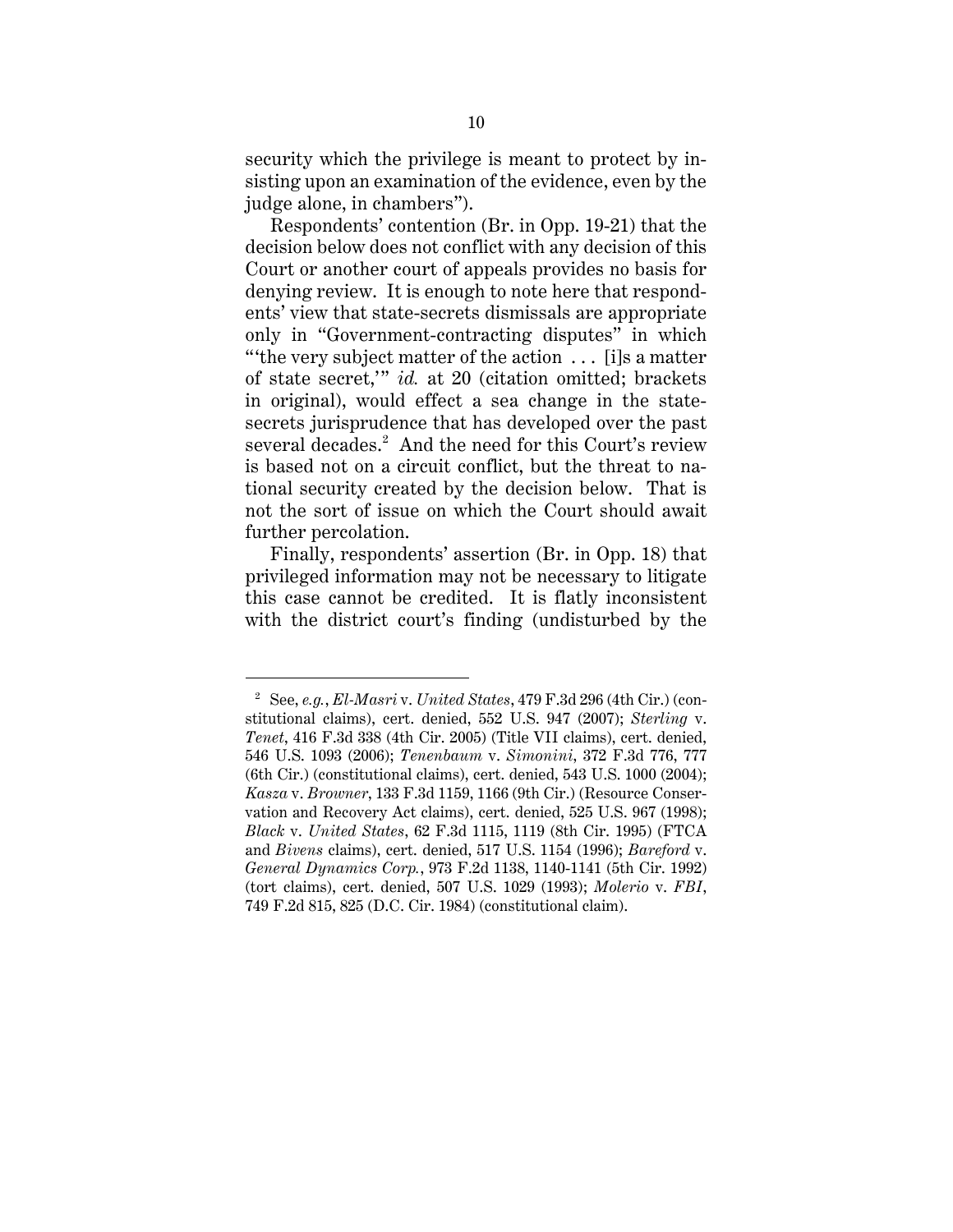Ninth Circuit), based on a careful review of respondents' allegations and the Attorney General's "comprehensive and detailed" classified declaration and memorandum, that "litigation of this action would certainly require or, at the very least, greatly risk disclosure of secret information." Pet. App. 165a. Even if respondents are willing to attempt to make their "*prima facie* case" on the basis of non-confidential information, Br. in Opp. 18; but see Pet. App. 92a (instructing the district court to proceed *ex parte* on remand), the government "will inevitably need the privileged information to defend" itself against respondents' claims. Pet. App. 166a.

Respondents' suggestion (Br. in Opp. 24) that, notwithstanding that finding, the government "can always forgo such use if it believes it too risky" to defend against respondents' claim, only serves as a powerful demonstration of why this Court's review is urgently needed. That is precisely the sort of gambit that the decision below enables by forcing the government to either litigate claims that implicate the Nation's most sensitive information or concede the case (with potentially far-reaching consequences for the Nation's intelligence activities). This Court has previously refused to enable such suits, referring to the practice as "graymail." *Tenet* v. *Doe*, 544 U.S. 1, 11 (2005). If Section 1806(f) is to be interpreted to allow plaintiffs in a civil case to put the government in this position, the decision should come from this Court.